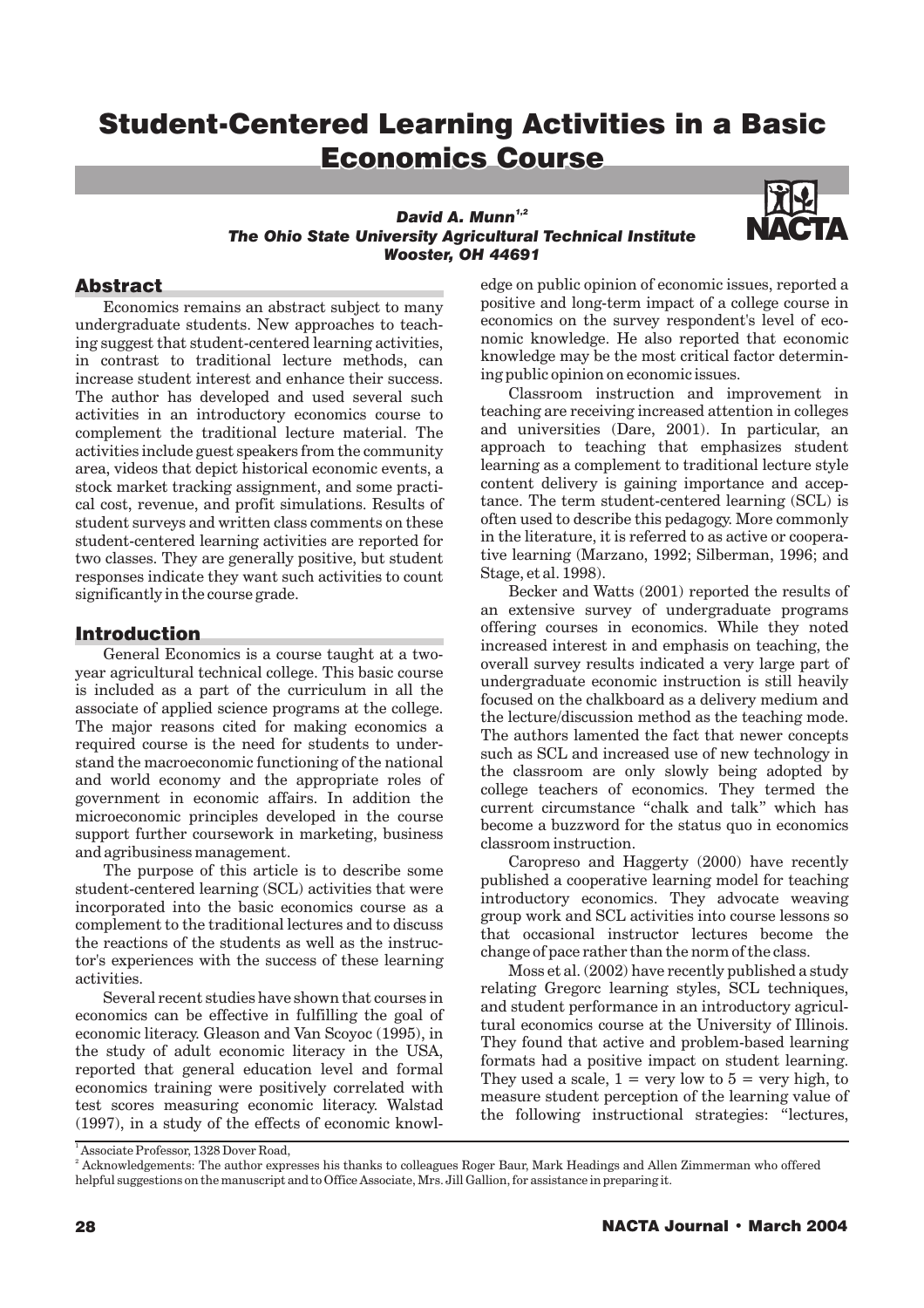discussion sections, textbook, web site, computer exercises, neighbor questions, mastery tests, syllabus and on line lecture notes." They performed statistical analysis of the student perceptions of learning strategy values and grades earned in the class as influenced by demographic factors such as gender, class year, farm background and academic major, as well as the four Gregorc learning style groups (CS,CR,AS,AR). They concluded that active learning and problem-based learning significantly and positively impacted student learning. They also noted a relationship between the Gregorc learning style preferences of students and their academic performance.

The course General Economics used in this study is a requirement in all programs that lead to an associate of applied science degree. This five-quarter credit-hour course serves as an introduction to both macro and microeconomic concepts and personal finance. Macroeconomic topics include: the circular flow model for the economy, the nature of money, functions of banks, the roles of the Federal Reserve, and appropriate roles for government in managing and directing the economy in order to carry on public policy and programs. International trade and finance is a third general content area. Microeconomic topics include scarcity, opportunity costs, markets and prices and analysis of costs revenues and profit or loss.

The course serves as a foundation of economic principles for subsequent business courses such as accounting, marketing, sales, and business management. The course also helps prepare students to be informed citizens and voters in the representative democracy form of government of the United States. Math placement above the remedial level is the only prerequisite.

There is a two-fold challenge to the instructor assigned the task of teaching this type of basic economics course. First, there is a substantial amount of material to present in a single course. Second, students typically have little familiarity with the subject matter and lack intrinsic motivation to study economics. The content of economics should support the development of higher-order thinking skills and connections to the "real world" of business and government. The activities reported in this paper are primarily written and oral assignments to increase student learning and also represent attempts to motivate students to want to learn more about economics as they see the connections to the real world in the applications of principles of economics.

During the instructors many years of teaching the basic economics course, modifications in teaching and learning activities have been consistently made in order to better meet the challenges described above. In particular, a number of SCL techniques have been created as a complement to traditional

lecture/discussion activities. These are described in the section that follows and student reaction and instructor insights are given in the results and discussion.

## Student-Centered Learning Activities

#### *Short Writing Assignments on Contemporary Issues in Economics*

These assignments are to be based on a single source such as a US News, Time, Newsweek, Wall Street Journal, or Business Week feature article. The assignment has two parts: summarize the source and give a reaction or analysis of the presentation in the article. The topic is discussed in class on the day the assignments are due. Some topics will have been covered in lecture in class before the due date and others are not covered directly in lecture before the reports are collected in class. The topics for these assignments are detailed on the syllabus and the papers are due approximately every three weeks. The students are required to complete these assignments with a word processor, and they are graded for grammar and spelling. These short writing assignments comprised 10% of the course grade in 2002 and 15% in 2003. Examples of topics that have been assigned include the federal budget and debt, the cost of social programs (such as Social Security and Medicare), the Microsoft Corporate Antitrust suit, the collapse of Enron Corporations, and the impact of the terrorist attacks on the World Trade Center on financial markets in the USA and the world. Munn and Copeland, (1991) have made a case for and explained the use of these short writing assignments and how they can connect course content to current literature and events.

#### *Economics USA Videos as the Basis for Classroom Viewing and Discussion*

These videos (Corporation for Public Broadcasting, Annenberg CPB Project, Economics U\$A Videos, 401 9th St NW, Washington, DC 20004) and the companion text by Mansfield and Behravesh (2001) are in the instructor's opinion, an excellent resource that uses a combination of investigative reporting and economic commentary. The entire series of 28 video segments covers macro and microeconomics topics set in the context of contemporary American life (late 1980s) and U.S. history, particularly the 20th Century. Approximately 10 of the 28 video lessons are used sometimes showing all thirty minutes, but more commonly only two of the three examples or events that illustrate each video theme are selected. This leaves more class time for discussion and/or written reactions by the students. Students receive previously-prepared, open-ended written discussion questions to jot notes as they view the video segments. The balance of the class period is used to complete the discussion questions. In 2002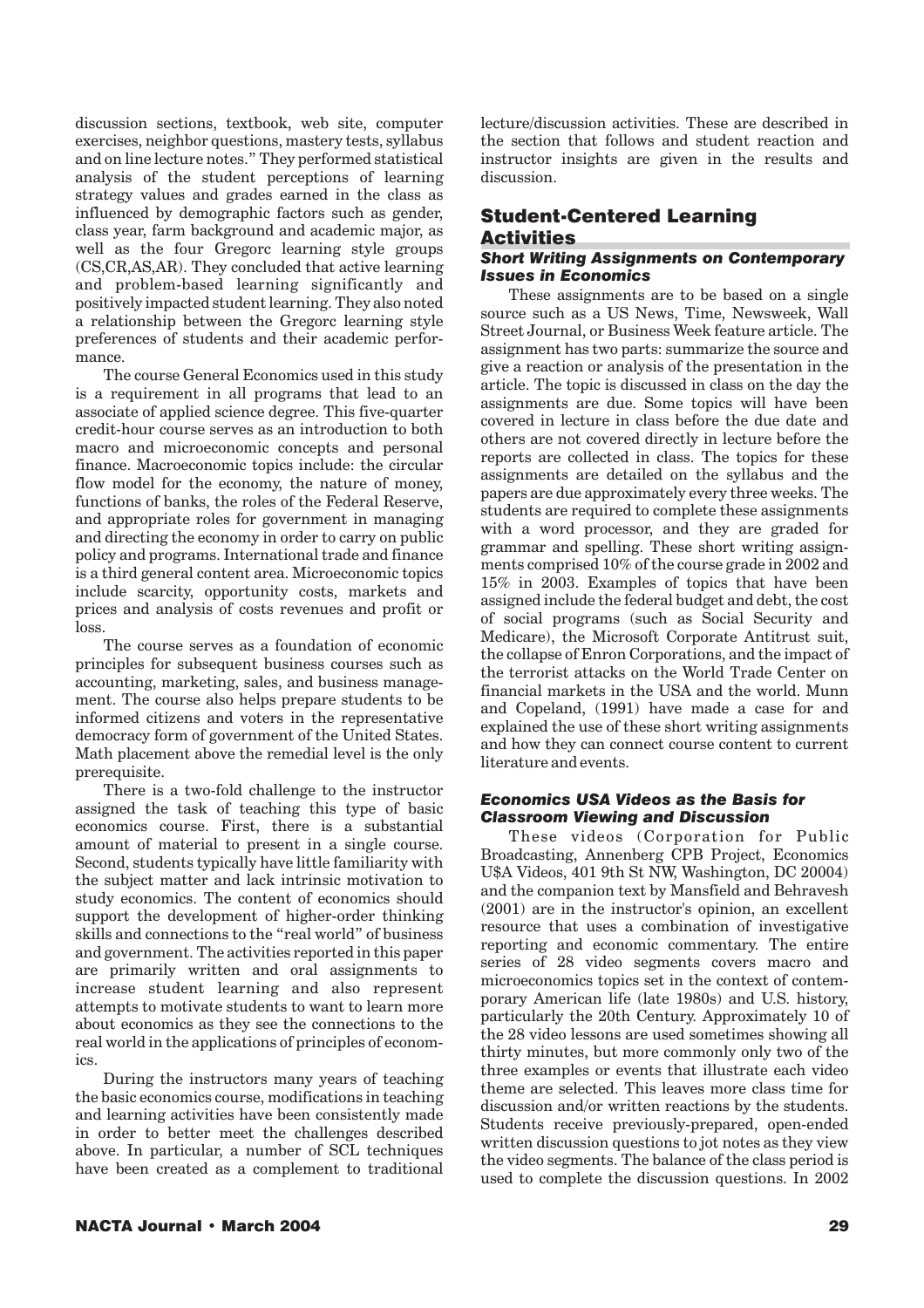#### **Student-Centered Learning**

these questions were only discussed but not collected and graded. In the 2003 class these discussion sheets were collected and marked for 2% each or 10% of the total course grade for each one that was used. Keeping any documentary studies like these very current is of course difficult, but recently updates to a number of the lessons have been announced by the publisher.

#### *Stock Market Tracking Assignment*

At the beginning of the course, each student is given a hypothetical \$10,000 to buy shares of at least three publicly-traded stocks. Students must turn in the cost and number of shares for each of their three stocks plus the trading fee or commission on each purchase. Students are asked to chart the weekly price of their three stocks by hand tracking and recording from a traditional source, such as the Wall Street Journal, or they can look up share price history charts on investment web sites and print them as a record of the stock's performance. At the end of the quarter, students sell their "shadow shares" at the prevailing price, compute the trading fees or commission, and evaluate their net gain or losses. This counted as 4% of the course grade in 2002 and 5% in 2003.

#### *Guest Speakers from the World of Business*

Four to five guest speakers visit the class and their presentations are spread over the academic term as a change of pace. Topics have included bank personal and business loans, purchasing a home, personal savings tools, such as IRA and 401 K accounts, and insurance. Speakers include local bankers, insurance agents, realtors and financial planners. Guest speakers have first-hand knowledge and "expert" status as real practitioners on these topics. Eight percent of the total grade is allocated for all guest speaker presentations. Students write a reaction to the speaker in the last 5-10 minutes of the class session to earn these points.

#### *Cost Revenue Profit/Loss Case Studies*

Several problems have been developed and incorporated in the course that illustrate the principle of diminishing returns as more units of one input are added to a production activity. Examples include additional units of nitrogen fertilizer in enterprises, like cabbage or corn production, where all other factors and costs are assumed for simplicity to be part of the fixed cost. Only the cost of the variable input fertilizer nitrogen and the sale price of the commodity are allowed to vary. The variable, total, marginal and average costs are calculated along with total revenue and profit or loss. Use of a spreadsheet makes it easy to demonstrate the impact of a change in fertilizer input price or to gage the impact of a rise or fall in the selling price of the commodity on the profitability or potential losses of the enterprise. The yield responses to nitrogen are taken from real soil fertility studies with corn and cabbage at The Ohio State and Texas A & M Universities. The yield response to fertilizer inputs are also used to sketch simple production functions.

Since many of the students are enrolled in ornamental horticulture programs, a small business case study called the Lawn Care Company is created that assumes three variable inputs: (1) lawn care route employees, (2) supplies, such as fertilizer, insecticide, and fungicide and (3) leased pickup trucks with a tank, sprayer, pump, hose and nozzle to treat customer lawns with liquid material. The price the business charges to treat a standard 10,000 square foot lawn, the price of the supplies (rolled together into a standard amount, such as \$10 per lawn), the wages and benefits of the lawn care route employees, and the price of leasing the equipment can be varied. The overhead or fixed costs are comprised of all other costs, such as headquarters employee(s), advertising, utilities, property and liability insurance etc. The case study is an oversimplification, but students find it challenging. Many ornamental horticulture majors have found this case study to be relevant, because they have observed lawn care companies at work in their community, and some students have actually worked in the lawn and landscape care industry.

In 2002 these assignments were completed and the results shared with the class, but they were not collected and graded. In 2003 the same activities were used, but they were collected and graded and comprised 4% of the grade.

### Results and Discussion

Student satisfaction with these SCL activities was assessed with a survey instrument and also from the many detailed written comments on the end-ofthe-term student evaluations of the class. Each student was provided a sheet of paper that solicits comments about the instructor, the course, and their own attendance, motivation and effort on the end-ofthe-quarter evaluation. On the test campus, the evaluation is administered by a colleague and typed up by the division secretary for return to the instructor and submission to the instructor's supervisor after the grades are submitted.

A simple survey instrument, with a 15 numbered scale explained in Table 1, was created and administered to my classes near the end of Winter Quarter of 2002 and 2003 to collect student views on the SCL activities just described. The instrument with the sample mean and standard deviation of the responses to each question is summarized in Table 1.

Because of the article by Moss et al. (2002) described earlier, I asked my students to list their Myers-Briggs personality type inventory code and their cumulative grade point average (GPA) on the survey in the 2003 class year. It was hypothesized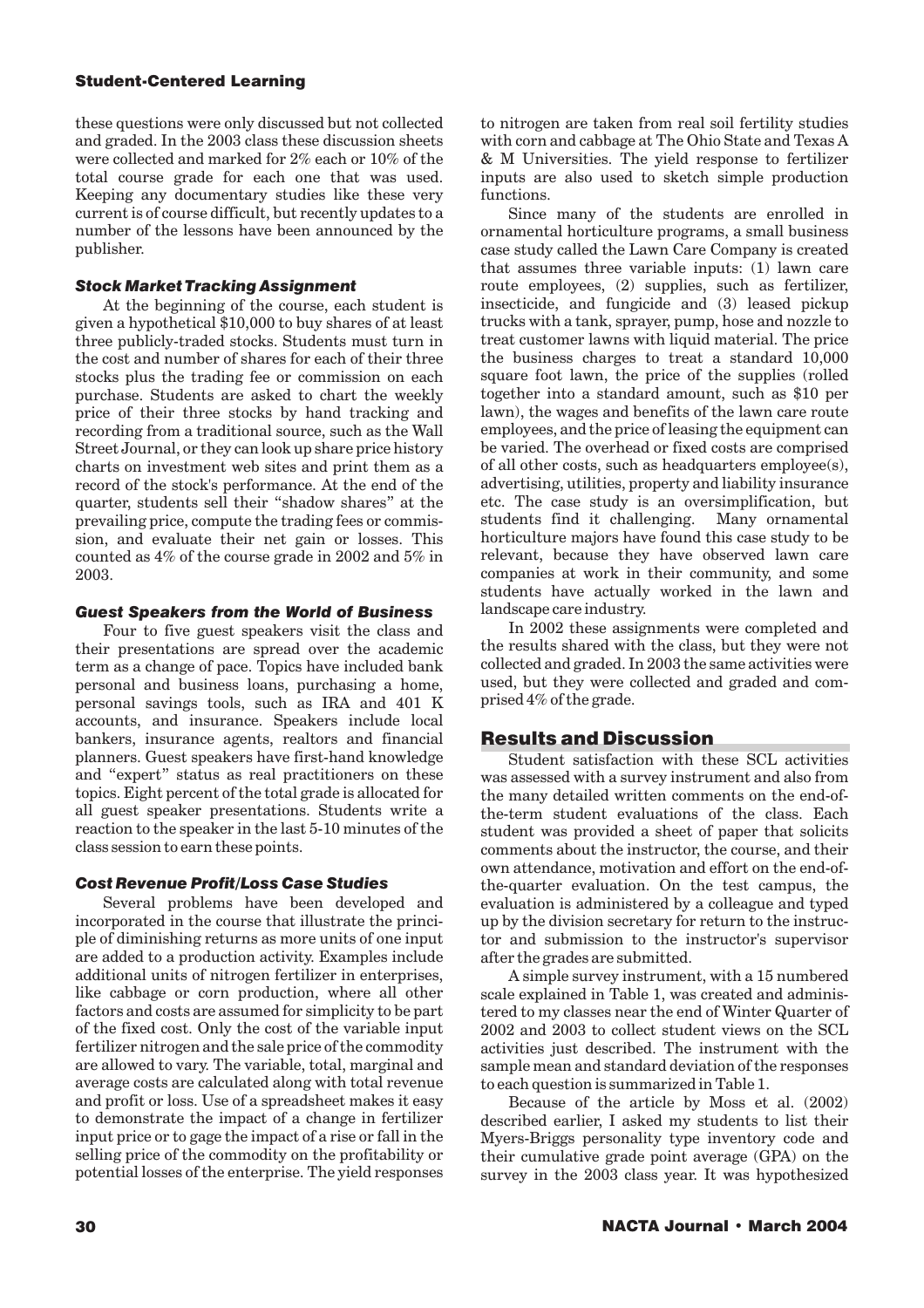that differences in student responses to the SCL activities would be related to Myers-Briggs personality types or to students prior academic success as indicated by their self-reported GPAs. However, only 5 of 36 students could list their Myers Briggs personality profile abbreviations, so this hypothesis could not be tested for the Myers Briggs personality type.

| points for attending, being a polite audience, and  |
|-----------------------------------------------------|
| turning in a written reaction summarizing the       |
| speaker's main points and what they "learned" that  |
| was new to them from the presentation at the end of |
| each guest session to document their attendance and |
| participation. The stock market tracking assign-    |
| ment, and article summaries on topics related to    |

| Table 1. Student survey form with sample mean† and standard deviations for the classes of 2002 and 2003. |                          |                          |  |  |  |
|----------------------------------------------------------------------------------------------------------|--------------------------|--------------------------|--|--|--|
|                                                                                                          | Class<br>Results<br>2002 | Class<br>Results<br>2003 |  |  |  |
| Short Writing Assignments on Contemporary Issues in Economics                                            | 3.3                      | 3.4                      |  |  |  |
| 1.                                                                                                       | 0.9                      | 1.3                      |  |  |  |
| 2.                                                                                                       | 2.8                      | 3.0                      |  |  |  |
| Economics U\$A Videos as Basis for Viewing and Discussion in Class                                       | 1.1                      | 1.0                      |  |  |  |
| 3.                                                                                                       | 3.3                      | 3.4                      |  |  |  |
| <b>Stock Market Tracking Assignment</b>                                                                  | 0.9                      | 1.2                      |  |  |  |
| Guest Speakers from the World of Business                                                                | 4.0                      | 3.8                      |  |  |  |
| 4.                                                                                                       | 1.0                      | 0.9                      |  |  |  |
| Cost Revenue Profit/Loss Case Studies                                                                    | 3.2                      | 3.4                      |  |  |  |
| 5.                                                                                                       | 1.2                      | 1.2                      |  |  |  |
| Number of Responses/enrollment                                                                           | 31/43                    | 36/46                    |  |  |  |
| $\dagger$ 1 = Not Useful; 2 = Somewhat Useful; 3 = Useful; 4 = Very Useful; 5 = Extremely Useful         |                          |                          |  |  |  |

Only 27 of 36 (75) students listed their GPA. This suggests that for the other 25% of the students, grades are not a matter of fear or pride sufficient to know their GPA. The mean SCL, student satisfaction score, was prepared as a scatterplot for comparison with students' self-reported GPAs (Figure 1). Linear regression showed a positive relationship with student grade point averages that was significant at the  $P < 0.05$  level. This suggests that students who earn higher overall grades (not just their grade in this economics class) responded more positively to these SCL activities. Good students are positive about extra and varied class assignments, especially if they count significantly in their course grade.

Students found the guest speakers who addressed the class on practical topics to be the most useful activity in both class years (Table 1). This activity demanded the least of the students. They got

| Table 2. Final grades earned by students. |                |        |                |        |  |  |
|-------------------------------------------|----------------|--------|----------------|--------|--|--|
| Grade                                     | 2002           |        | 2003           |        |  |  |
|                                           | No.            | $(\%)$ | No.            | $(\%)$ |  |  |
| A                                         | $\overline{4}$ | (10)   | 7              | (15)   |  |  |
| B                                         | 9              | (22)   | 20             | (43)   |  |  |
| $\mathcal{C}$                             | 17             | (41)   | 10             | (21)   |  |  |
| D                                         | 8              | (20)   | 5              | (11)   |  |  |
| Failing                                   | 3              | (07)   | $\overline{4}$ | (09)   |  |  |
| <b>Total Enrollment</b>                   | 41             | (100)  | 46             | (100)  |  |  |

current events in the economy received useful and similar ratings from the students in both years (Table 1). Several students had words of praise for the stock market tracking assignment in their

**Student-Centered Learning** 

ments. The lowest level of usefulness, in the students view, was the viewing of Economics U\$A video segments with written discussion questions to answer. The class discussed, but the instructor did not collect and grade the questions in 2002, when students rated this item with 2.8 out of 5.0. In 2003 the video

written course evaluation com-

discussion sheets were collected and graded. The mean student rating improved slightly to 3.0 out of 5.0. But based on large sample standard deviations, the mean score improvement of 0.2 is not significant. One student wrote on his comments on the course evaluation: "Economics videos were older than most of the students in the class." They did not accept the challenge to learn economic lessons from the history of the 20th Century presented in the videos. Another student observed that "Watching Economics U\$A videos was like watching cement dry." Clearly the economic and political history in these videos did not appeal to some of my students.

The cost, revenue, profit or loss case study activities were not collected and graded in 2002, and the three activities that were done in 2003 were collected and graded for 6% of the total grade. There

> was a small improvement of student perception of the learning value of these calculation sheets in 2003 when they were collected and graded but not enough to be significant (Table 1). Experimental use was made both years with sharing the cost, revenue, and profit or loss calculations on a Microsoft Excel spreadsheet on a large illuminated screen. This seemed effective to the instructor, but students found it moved too fast, and they did not benefit from the repetitive calculations as a reinforcement technique. The survey findings are consistent with the students' written comments on their class evaluations from the last five years that I have